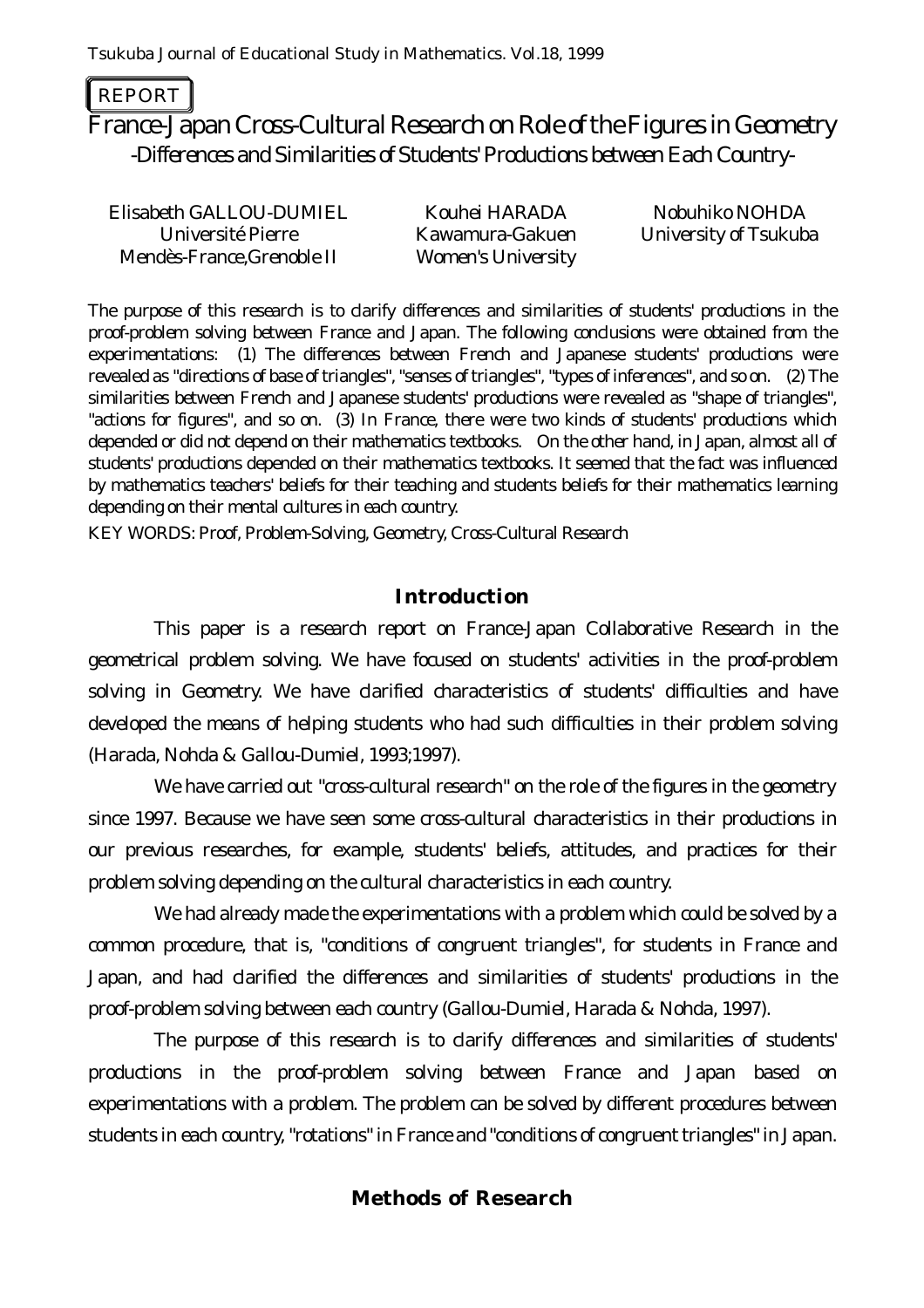# **1) Problem**

Problem: ABC is a triangle. Triangle  $P_1AB$  and  $P_2AC$  are equilateral.

 $(P_1 \text{ and } P_2 \text{ are points of outside of triangle ABC.)}$ 

Prove  $P_1C=P_2B$ .

This problem is given in common with Secondary School Curriculum in each country, that is, the problem is given in Lycée 1ères in France and in Junior High School, the 2nd Grade in Japan. It is a typical problem in geometrical proof-problems in each country. The problem is given to students as a type of written problem without geometrical figures because we have the aim of considering students' knowledge of not only proofs but also constructions of figures in geometry<sup>1)</sup>.

# **2) Subjects**

In France: 20 students in Lycée Champollion (Grenoble) 1ères. These students had Terracher Mathematics Textbook.

In Japan: 20 students in Junior High School (Tsukuba-shi) 3rd Grade. These students had Dainihon-Tosho Mathematics Textbook.

#### **3) Methods**

We directed students firstly to construct a geometrical figure which is expressed in the problem and secondly to prove a proposition in it. They could spend about 40 minutes to solve the problem.

In consideration of results of experimentations, we selected 20 students' productions which could be produced by using "rotations" in France and 20 students' productions which could be produced by using "conditions of congruent triangles" in Japan.

We interviewed the teacher about the way he teaches geometry in each country.

#### **4) Viewpoints of Experimentations**

We chose the variables and values in the experimentations in anticipations of students' productions in both of countries.

# *Variables for Drawings of Triangle*

We decided to study a problem of the "prototype examples" for triangles<sup>2</sup>. From this point of view, we chose the two variables for drawing of triangles, that is, "shapes of triangle" and "directions of base on triangle".

| variables           | values                                                                                                                                          |
|---------------------|-------------------------------------------------------------------------------------------------------------------------------------------------|
| shapes of triangles | $\left\{ \begin{array}{l} \mbox{acute-angled triangles} \\ \mbox{obtuse-angled triangles} \\ \mbox{right-angled triangles} \end{array} \right.$ |
| directions of base  | ∫ horizontal<br>L non horizontal                                                                                                                |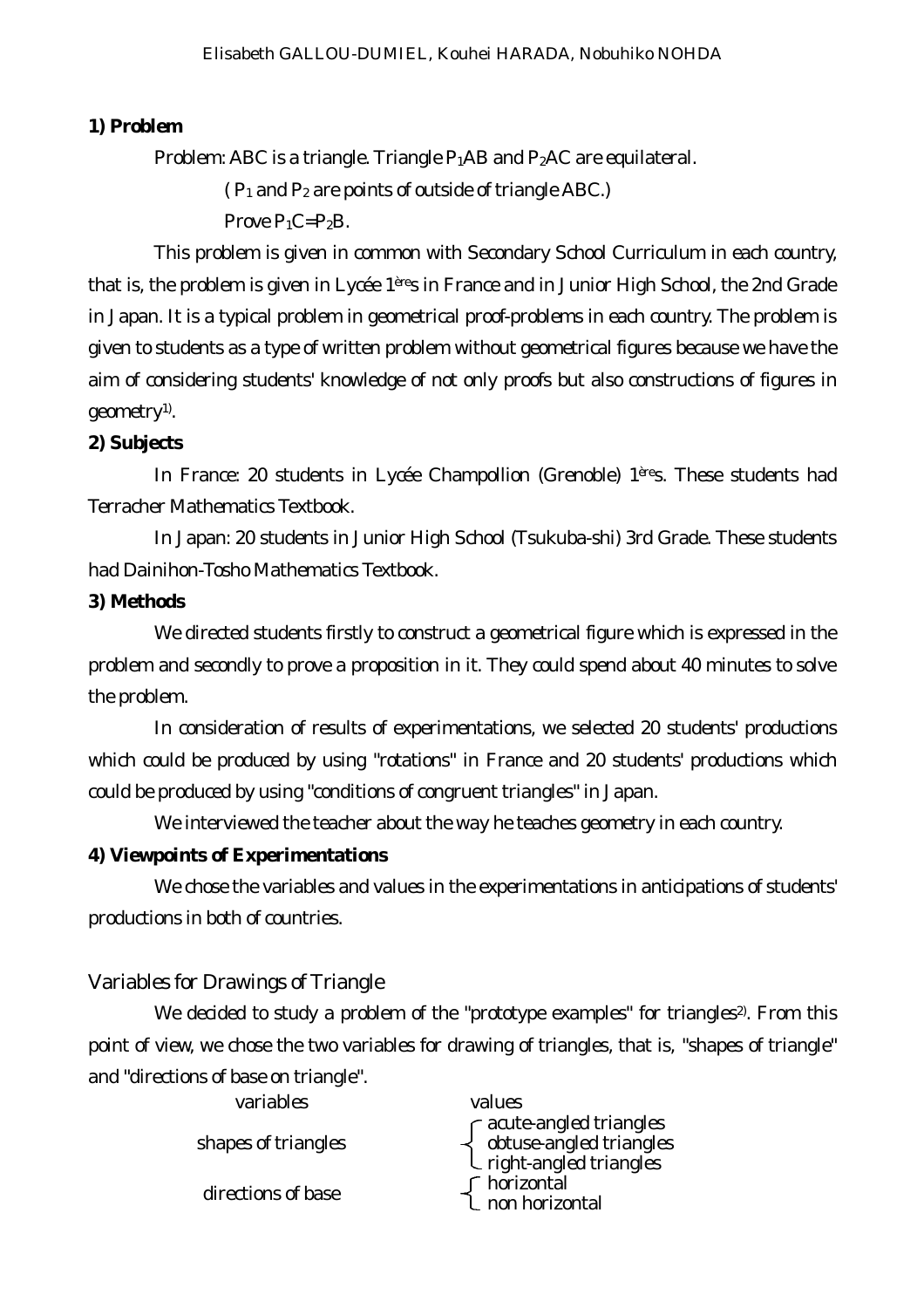# *Variables for Actions for Figures*

We chose the variables for "actions for figures". In geometrical proof-problem solving, to conjecture process of proof, it is necessary for students to discover "procedures for proof". It will be discovered through "actions for figures". For example, the "actions for figure" mean the actions which they produce when they part a complex figure into elementary ones. Then we especially focused on the three variables, that is, "marking segments", "marking angles", and "marking figures", taking into account of this problem solving.

| variables        | values                                                  |
|------------------|---------------------------------------------------------|
| marking segments | $\begin{bmatrix} \text{yes} \\ \text{no} \end{bmatrix}$ |
| marking angles   | yes<br>n٥                                               |
| marking figures  | es/                                                     |

# *Variables for Senses of triangles*

We decided to consider students' recognitions of the "senses of triangles"<sup>3)</sup>. Then we focused on "direct sense"(positive direction) and "indirect sense"(negative direction) as shown "Figure 1".



Figure 1. Illustrations of Senses of Triangles

# *Variables for Types of Inferences*

We chose the variables for types of inferences. To consider to types of inferences which students used in their proof processes, we focused on what kinds of "conjunctions" were used in the proof processes.

We especially focused on two types of inferences relating to "conjunctions" as follows: Type 1 ( saying reason in advance ): This inference is used when, in case of saying a new proposition, one says reasons for the propositions in advance. We especially focused on "Par....,

", "Pusique...., ", and "Comme...., " in France and "  $($  "Since...., ") and "  $($  "By ....,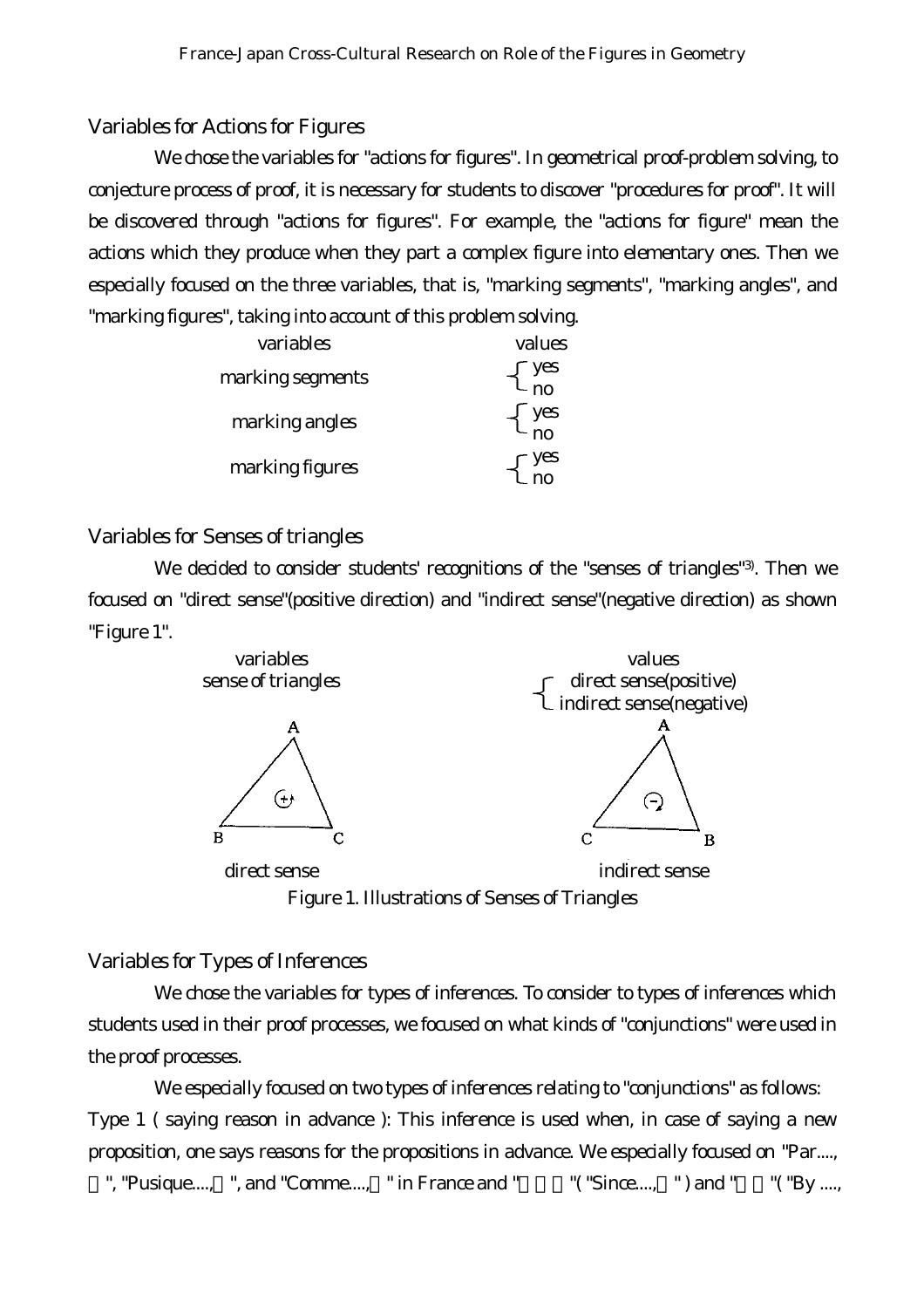" ) in Japan in proof processes.

Type 2 ( saying reasons in later ): This inference is used when, in case of saying a new proposition, one says reasons for the proposition in later. We focused on "..., par " , "...., pusique ", and " $\ldots$  ( )" in France and "  $\ldots$  (" $\ldots$ , because ") and " $\ldots$  ( )" in Japan in proof processes.

| variables           | values                                                                            |
|---------------------|-----------------------------------------------------------------------------------|
| types of inferences | $\Gamma$ Type 1 (saying reasons in advance)<br>L Type 2 (saying reasons in later) |

### *Variables for Type of Proof Writing*

We chose the variables for the types of proof writing. We focused on the two types of proof writing, that is, the types of expressions based on "the model of proof writing" in their mathematics textbooks and based on their "thinking processes" in the problem solving.

| variables              | values                                                                                                                    |
|------------------------|---------------------------------------------------------------------------------------------------------------------------|
| types of proof writing | ∫ based on the model of proof writing<br>$\mathsf{L}\ \mathsf{based}\ \mathsf{on}\ \mathsf{thinking}\ \mathsf{processes}$ |

# *Variables for the Kinds of Errors in Proofs*

| We chose the variables for the four kinds of students' errors in proofs. |                                                                                                          |
|--------------------------------------------------------------------------|----------------------------------------------------------------------------------------------------------|
| variables                                                                | values                                                                                                   |
| kinds of errors in proofs                                                | $\int _{0}^{0} 1 \, du$ faults of conditions<br>errors of inferences<br>$\mathsf{L}\,$ careless mistakes |

# **Results of Experimentations and Considerations**

| <b>Drawings of Triangle</b>     |        |                |
|---------------------------------|--------|----------------|
| <b>Shapes of Triangle</b>       | France | Japan          |
| acute-angled triangle           | 16     | 16             |
| (equilateral triangle           |        | 1)             |
| (isosceles triangle             |        | 1)             |
| obtuse-angled triangle          | 4      | 2              |
| right-angled triangle           |        | $\overline{2}$ |
| Directions of Base on Triangles | France | Japan          |
| horizontal                      | 14     |                |
| non horizontal                  | 6      | 3              |
| <b>Actions for Figures</b>      |        |                |
| Actions for figures             | France | Japan          |
| marking segments                | 14     | 18             |
| marking angles                  | 13     | 16             |
| marking figures                 |        | 2              |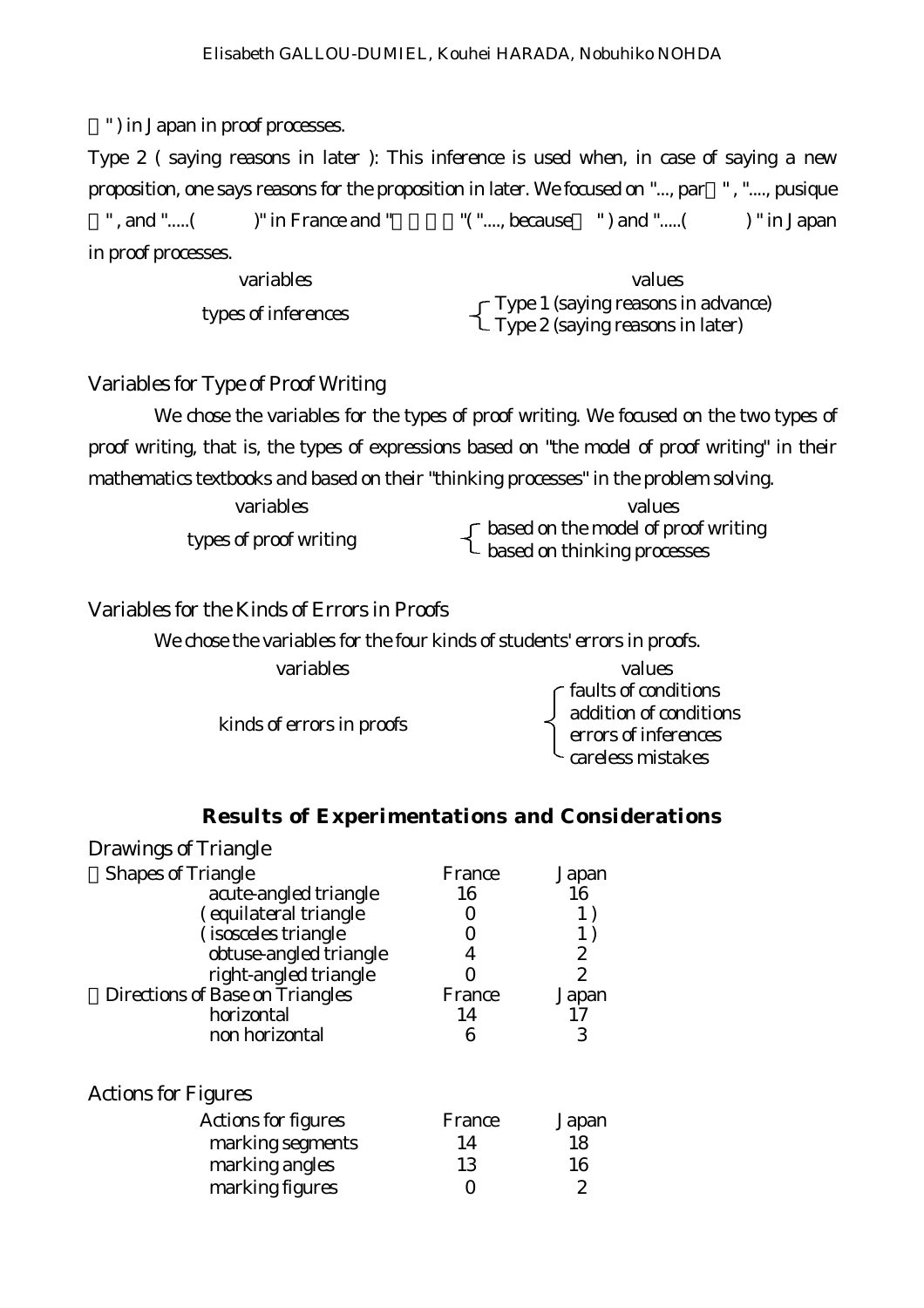| <b>Senses of Triangle</b>                                             |             |                  |                  |                            |                |
|-----------------------------------------------------------------------|-------------|------------------|------------------|----------------------------|----------------|
| Senses of triangle                                                    |             | France           |                  | Japan                      |                |
| direct sense                                                          |             | 14               |                  | 19                         |                |
| indirect sense                                                        |             | $6\phantom{1}6$  |                  | $\mathbf{1}$               |                |
| <b>Types of Inferences</b>                                            |             |                  |                  |                            |                |
| <b>Type</b><br>(saying<br>$\blacksquare$<br>in<br>reasons<br>advance) |             | France           |                  | Japan                      |                |
|                                                                       | "Par, "     |                  | 8                | "By, "                     | 16             |
|                                                                       | "Pusique ,  | $\mathbf{u}$     | $\boldsymbol{0}$ | "Since , $"$               | 19             |
|                                                                       | "Comme ,    |                  | 4                |                            |                |
| Type 2 (saying reasons in later)                                      |             | France           |                  | Japan                      |                |
|                                                                       | ", par      | 11               | 6                | ", because<br>$\mathbf{u}$ | $\bf{0}$       |
|                                                                       | ", car "    |                  | $\mathbf 5$      | "(<br>$)^"$                | $\overline{7}$ |
|                                                                       | ",pusique " |                  | $\mathbf{1}$     |                            |                |
|                                                                       | "(          | $)^"$            | $\mathbf{0}$     |                            |                |
|                                                                       |             |                  |                  |                            |                |
| <b>Type of Proof Writing</b>                                          |             |                  |                  |                            |                |
| <b>Type of Proof Writing</b>                                          |             | France           |                  | Japan                      |                |
| based on models of proof writing                                      |             | 12               |                  | 16                         |                |
| based on thinking processes                                           |             | $6\phantom{1}6$  |                  | $\bf{0}$                   |                |
| (otherwise                                                            |             | $\boldsymbol{2}$ |                  | 4)                         |                |
| <b>Kinds of Errors in Proofs</b>                                      |             |                  |                  |                            |                |
| <b>Kinds of Errors in Proofs</b>                                      |             | France           |                  | Japan                      |                |
| fault of conditions                                                   |             | $\boldsymbol{2}$ |                  | 2                          |                |
| addition of conditions                                                |             | $\bf{0}$         |                  | $\mathbf{1}$               |                |
| errors of inferences                                                  |             | 0                |                  | $\mathbf{1}$               |                |
| careless mistakes                                                     |             | $\boldsymbol{2}$ |                  | $\boldsymbol{0}$           |                |

# **Considerations of Results of Experimentations**

# *Considerations of Results*

We considered the results of experimentations based on the comparisons of the Mathematics Textbooks between France and Japan(See "Appendix 2") from the points of view of cross-cultural research.

#### **1) Drawings of Triangle**

On "shapes of triangles", French students drew acute-angled triangles or obtuse-angled triangles. Then we think that they could recognize the generality of triangle in this problem. On the other hand, some Japanese students drew the special triangles(equilateral triangle and isosceles triangle). We think that they could not recognize the generality of triangle in this problem.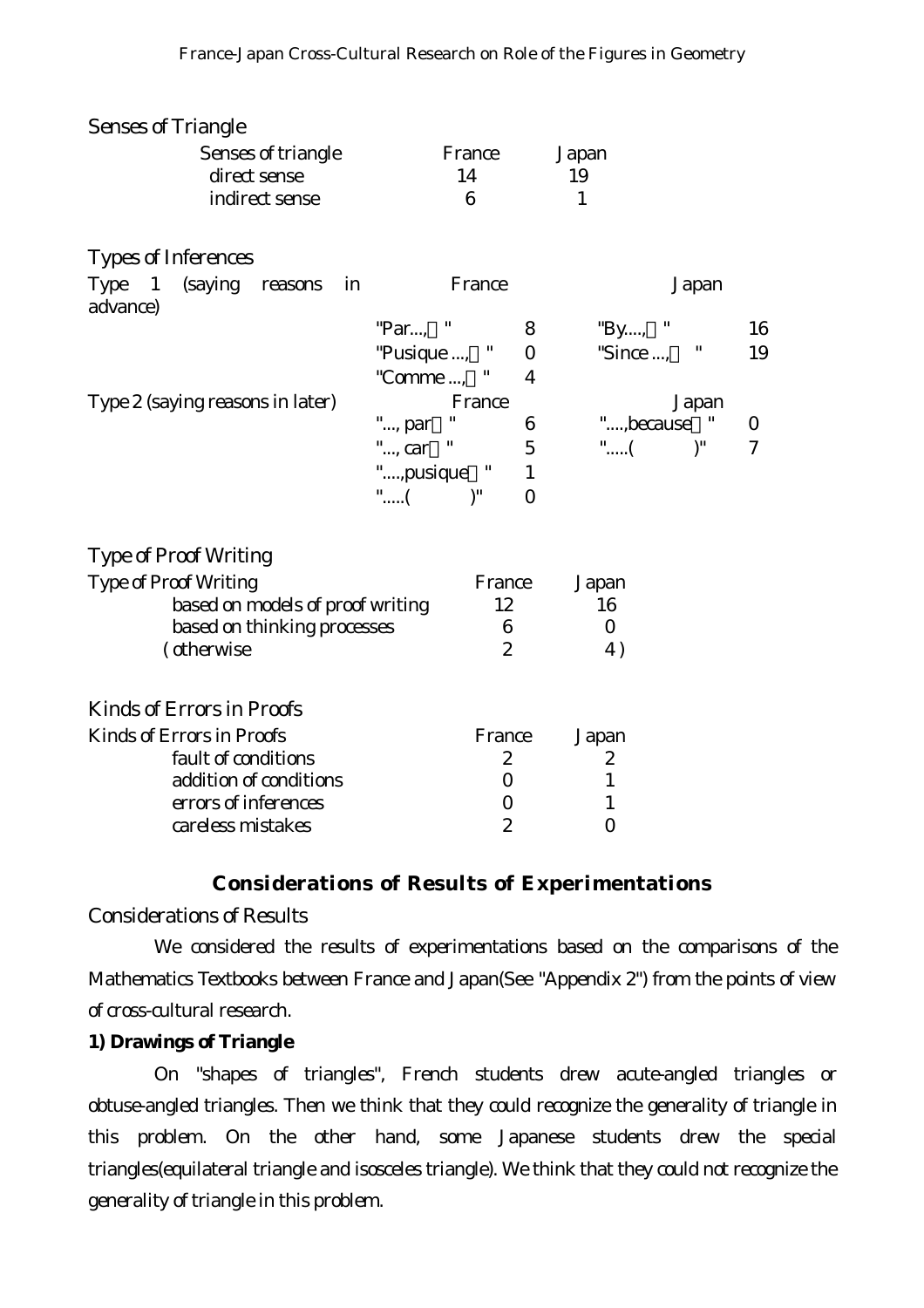Many students in each country drew "acute-angled triangles". The shapes of triangles depended on their mathematics textbooks in each country. We could also consider that the students in each country drew acute-angled triangles in order to represent generality of triangles in this problem. Then we think that they realized the acute-angled triangles as a representation about generality of triangles.

On "directions of base on triangles", in French students, there were two kinds of directions of base on triangles: horizontal or non horizontal. On the other hand, almost all of Japanese students drew horizontal bases of triangles only. We think that the students' productions in each country depended on the characteristics of their mathematics textbooks.

We could also focus on the fact as follows: Almost all of Japanese students drew acute-angled triangles which had horizontal bases. On the other hand, French students drew acute-angled or obtuse-angled triangles which had non horizontal bases. We then think that almost all of Japanese students had "prototype example" of triangles, whereas almost all of French students had not "prototype examples" of triangles.

#### **2) Actions for Figures**

There was few difference in the number of students who had "marking segments" as well as "marking angles" between France and Japan. However, there was the difference in the number of students who had "marking figures" between each country.

Although there were few "marking segments" and "marking angles" in their mathematics textbooks in France, almost all of the students had such two kinds of "actions for figures". We think that the French students' actions in the problem solving depended on their lessons on everyday. On the other hand, Japanese students' actions for figures strongly depended on the geometrical figures in their mathematics textbooks.

#### **3) Sense of Triangle**

In France, there were one kind of sense ("direct sense") in their mathematics textbooks. However, there were two kinds of senses of triangles ("direct sense" or "indirect sense") in their productions in the experimentation. Then French students were not influenced by their textbooks.

On the other hand, in Japan, almost all of the students produced only one type of sense ("direct sense") of triangles. We think that they strongly depended on the figures of triangles in their mathematics textbooks.

#### **4) Types of Inferences**

For "Type 1" of inference(saying reasons in advance), few French students used the terms relating to the inference, whereas almost all of Japanese students used the terms. The students who had "Type 1" of inference depended on the characteristics of their mathematics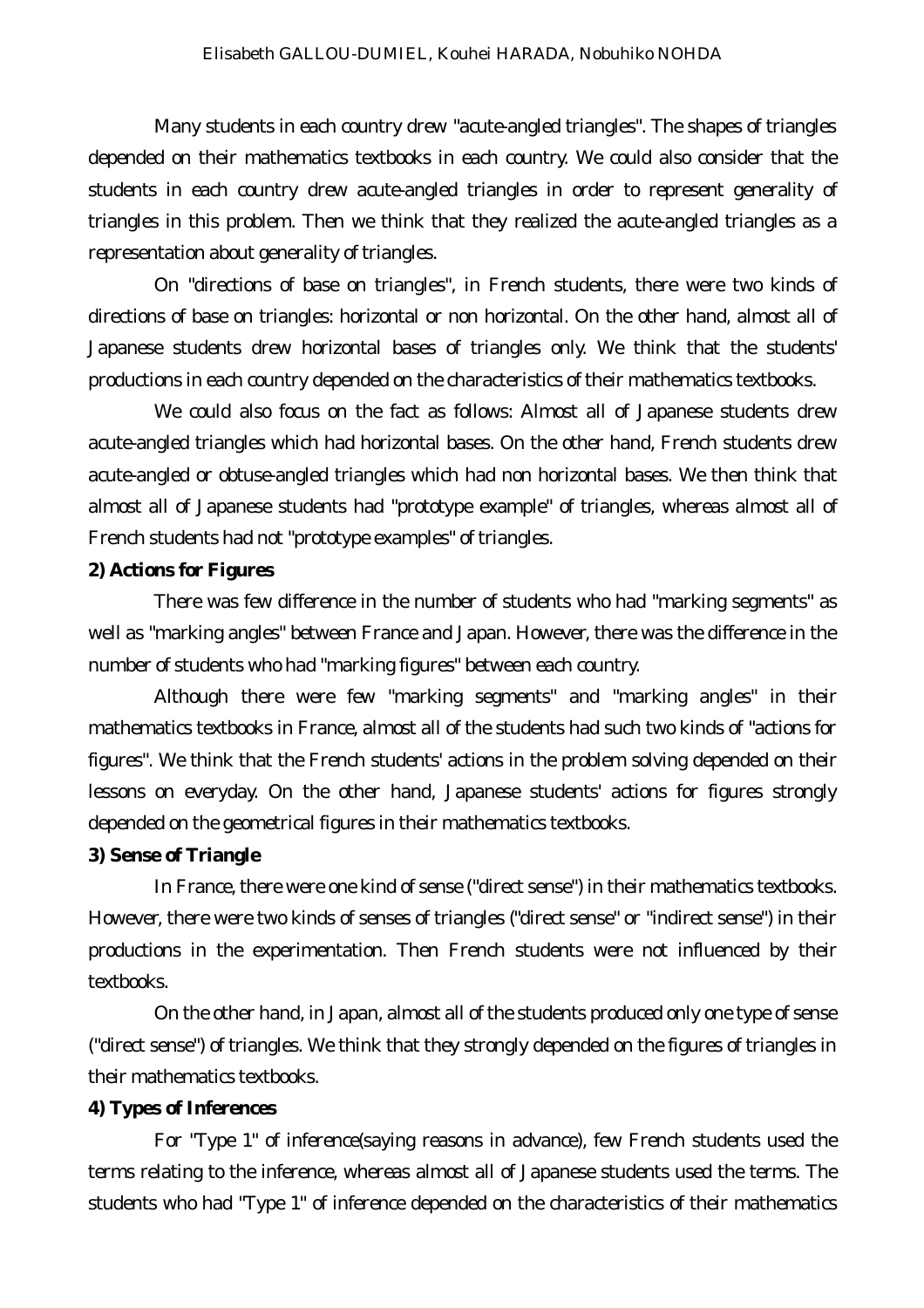textbooks in each country.

In "Type 2" of inference(saying reasons in later), a few French students used the terms relating to the inference, whereas few Japanese students used the terms but ".....( )". The results of the experimentation in France were influenced by the characteristics of their mathematics textbooks. On the other hand, the results of the experimentation in Japan slightly depended on their mathematics textbooks.

#### **5) Type of Proof Writing**

In France, there were the two types of proof writing, that is, based on the model of proof writing in their mathematics textbooks and based on their thinking processes in the problem solving. The results of experimentation in France did not depend on the proof writing of their mathematics textbooks.

On the other hand, almost all of Japanese students used only one type of proof writing, that is, based on the model of proof writing. The results of experimentation in Japan were influenced by their mathematics textbooks.

# **6) Kinds of errors in proofs**

In the kinds of errors in proofs, the "faults of conditions" were produced by students in each country. The "addition of conditions" and "errors of inferences" were produced by students in Japan only. The "careless mistakes" were produced by students in France only.

We think that French students were making progress with their logical thinking in comparison with Japanese students. It seemed that the fact depended on the differences in their cognitive developmental levels, attitude for mathematics learning on every day, or School Mathematics Curriculum between France and Japan.

#### **7) Relationships between drawings of figures and errors in proofs**

We considered the relationships between kinds of drawings of figures and kinds of errors in proofs which were produced by students. The Japanese students who had errors in proofs had drawn the special triangles(equilateral triangles,isosceles triangles and right angles triangles). On the other hand, the French students who had errors in proofs had drawn general triangles(acute-angled triangles).

We think that there were a relationship between the shapes of drawings triangles and the kinds of errors in proofs in Japanese students. On the other hand, there were less relationships between the shapes of drawings of figures and the kinds of errors in proofs in French students. It seems that the several Japanese students could not reach the logical thinking level which they could recognize the inferences of proof in the problem, whereas French students could reach such level but forgot to describe the conditions in the proofs carelessly.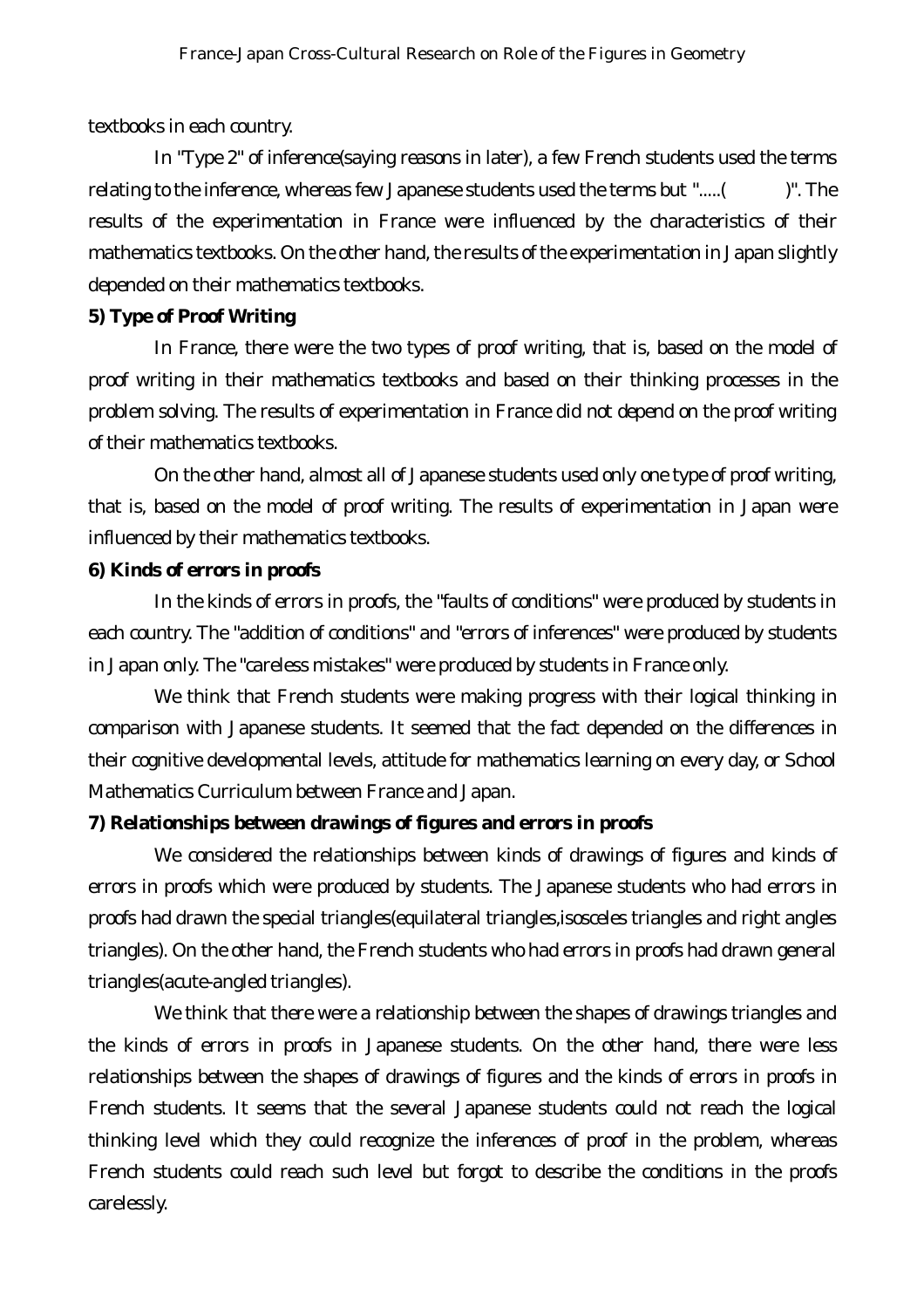We also think that the results are related to the fact that Japanese students had "prototype example" of triangles, whereas the majority of French students does not have one and this helps the French students firstly in reaching the generality of figures and secondly in seeing elements of figures.

#### *Some Findings in Considerations of Results*

We will insist that there appeared some findings in the considerations of the results of experimentations.

**1)** In France, there were the two kinds of students' productions which depended or did not depend on their mathematics textbooks . On the hand, many Japanese students' productions depended on their mathematics textbooks.

**2)** In France, the students' productions which depended on their mathematics textbooks were "drawing of figures"(shapes of triangles; directions of base of triangle), and "type of inference"(saying reasons in advance; saying reasons in later).

**3)** In Japan, the students' productions which depended on their mathematics textbooks were "drawing of figures"(shapes of triangles; directions of base of triangle), "actions for figures"(making segments; marking angles;marking figures), "sense of triangle", "types of inference"(saying reasons in advance), and "type of proof writing".

**4)** In France, the students' productions which did not depend on mathematics textbooks were "actions for figures"(marking segments; marking angles) and "types of proof writing".

**5)** In Japan, the students' productions which did not depend on their mathematics Textbooks were "saying reasons in advance".

**6)** The differences between French and Japanese students' productions were revealed as "directions of base of triangles", "sense of triangles", "types of inferences (saying in advance; saying in later),"type of proof writing", and "types of errors in proofs"(addition of conditions; errors of inferences; careless mistakes).

**7)** The similarities between French and Japanese students' productions were revealed as "shape of triangles", "drawings acute-triangles as presentation of generality of triangles", "actions for figures"(marking segments; marking angles), and "type of errors of proofs"(faults of conditions).

**8)** There was a relationship between the shapes of triangles and the kinds of errors in proofs which were produced by Japanese students. On the other hand, there were less relationships between the shapes of figures and the kinds of errors in proofs which were produced by French students. We think that the results were related to the fact that Japanese students had "prototype example" of triangles, whereas almost all French students did not have one.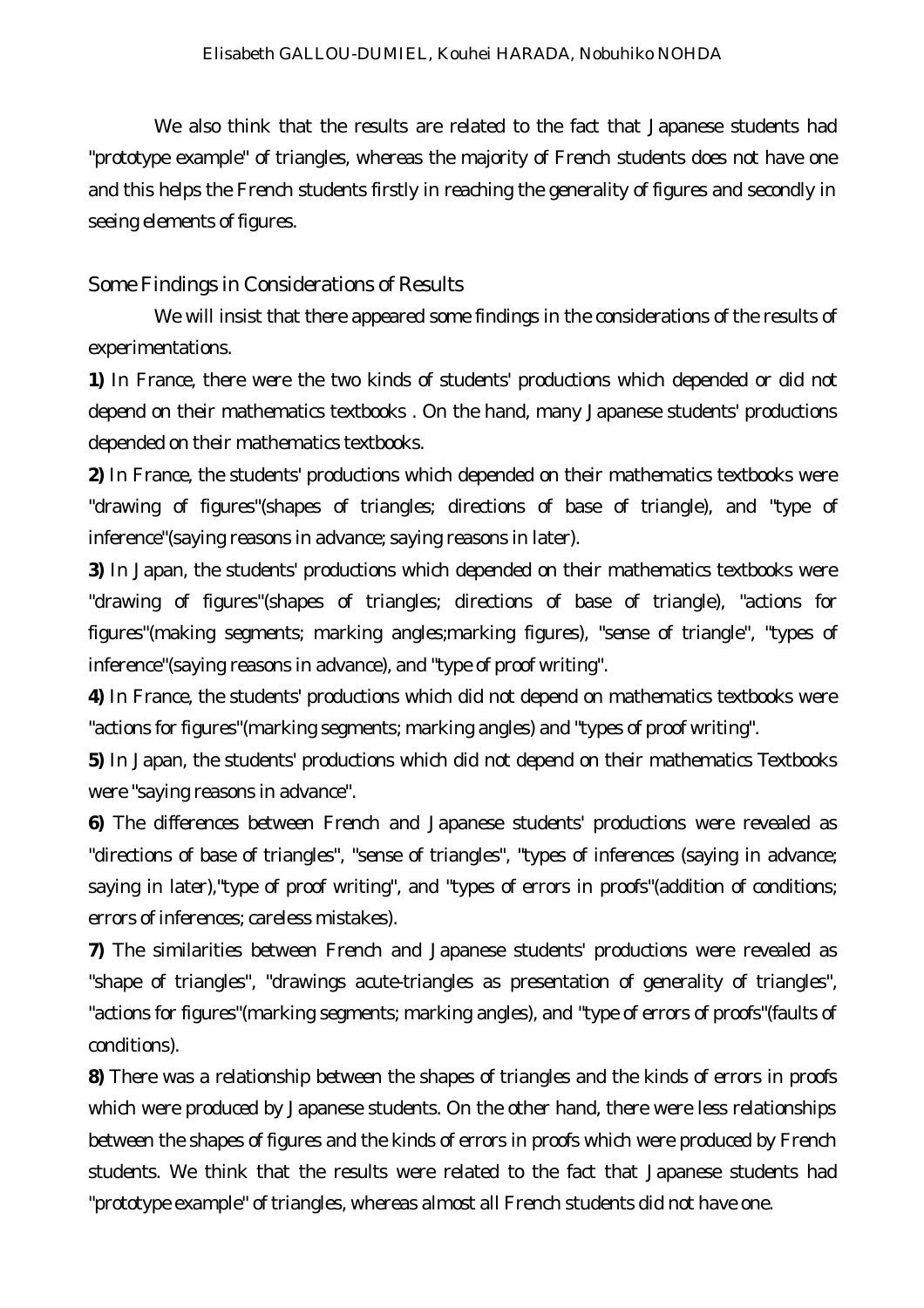**9)** From viewpoints of cross-cultural research, firstly it seemed that "prototype examples" of triangles depended on Mathematics Curriculum or the teachers' teaching methods on everyday in Japan. We also think that the "prototype examples" were influenced by Japanese mental culture relating to drawings of geometrical figures from the viewpoints of seeking stability of figures.

Secondly we could consider again the fact that there were two kinds of students' productions which depended or did not depend on their mathematics textbooks in France, whereas many Japanese students' productions depended on their mathematics textbooks. We think that the fact was influenced by the mathematics teachers' beliefs for their teaching and students' beliefs for their mathematics learning depending on their mental culture in each country. Especially, in France, the teachers generally are independent of the mathematics textbooks. Because they think there is not enough things in the textbooks and teach their students various ideas and ways of problem solving. The students work on what their teacher says and not on what is written in their textbooks. Then it is easier for students to be independent of their textbooks and to think by their own.

#### **Conclusions**

From the considerations of results of experimentations, the following conclusions were obtained:

**1)** In France, there were two kinds of students' productions which depended or did not depend on their mathematics textbooks. On the other hand, many Japanese students' productions depended on their mathematics textbooks.

**2)** The differences between French and Japanese students' productions were revealed as "direction of base of triangles", "sense of triangles", "types of inferences"(saying in advance; saying in later), "type of proof writing", and "types of errors in proofs"(addition of conditions; errors of inferences; careless mistakes).

**3)** The similarities between French and Japanese students' productions were revealed as "shape of triangles"(acute-angled triangles), "drawing of acute-angled triangles as a presentation of generality of triangles", "actions for figures"(marking segments; marking angles), and "type of errors of proofs" (faults of conditions).

**4)** There were a relationship between the shapes of triangle and the kinds of errors in proofs which were produced by Japanese students. On the other hand, there were less relationships between the shapes of triangles and the kinds of errors in proofs which were produced by French students.

**5)** From viewpoints of cross-cultural research, we could focus on the two facts as follows: Firstly,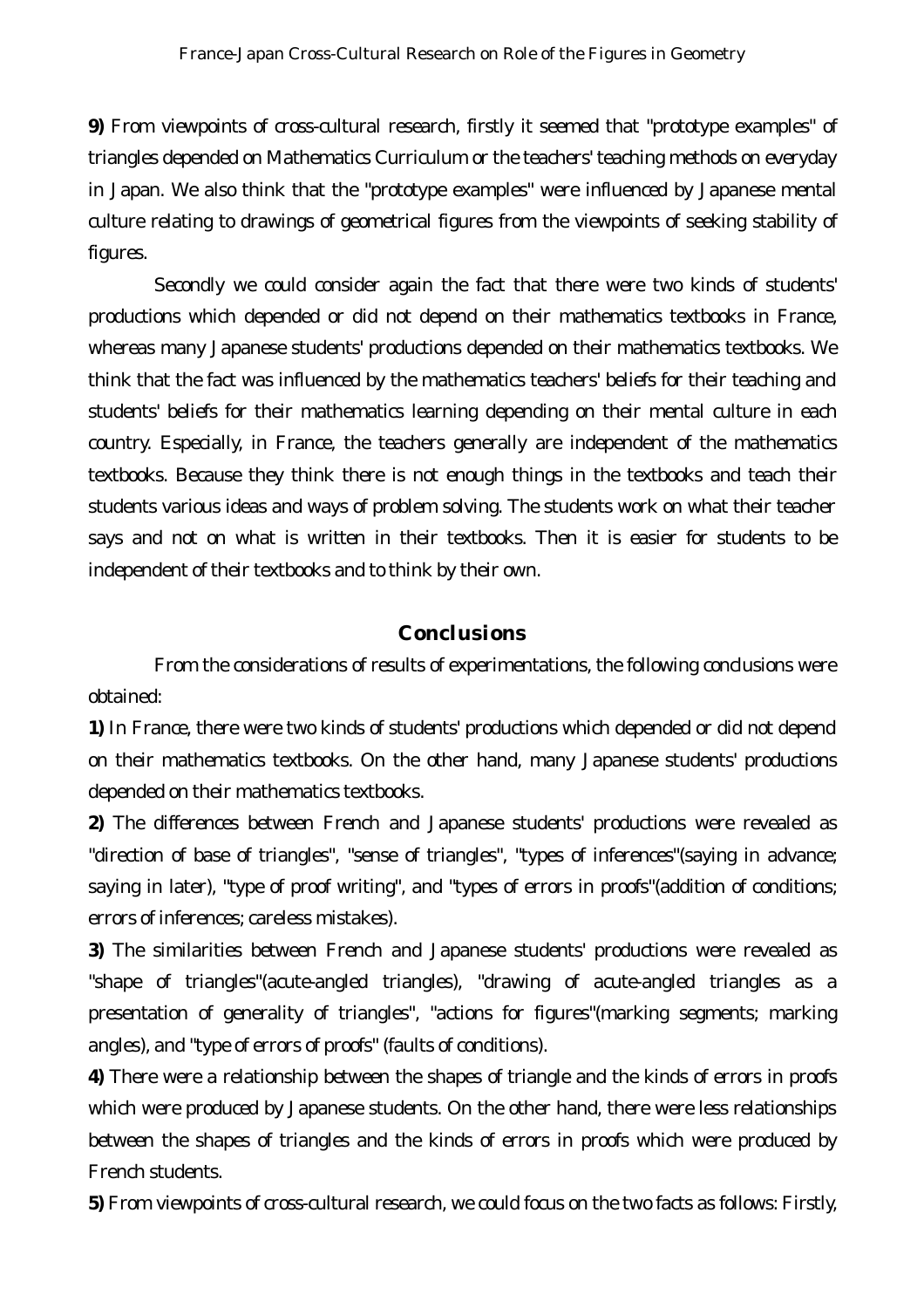the Japanese students had the "prototype examples" of triangles. It seems that their "prototype examples" were influenced by Japanese mental culture. Secondly, there were two kinds of French students' productions which depended or did not depend on their mathematics textbooks, whereas many Japanese students' productions depended on their mathematics textbooks. We think that the fact was influenced by their mathematics teachers' beliefs for teaching and students' beliefs for their mathematics learning depending on their mental culture in each country.

It is necessary for us to consider our conclusions from points of views on France and Japan cross-culture in detail, through the interviews to teachers and their students as a case study and the experimentations for a lot of students as a statistical study in the future.

#### **Notes**

- 1) The examples of geometrical figures which were drawn by students in the experimentations are shown in "Appendix 1".
- 2) We identified "prototype example" of triangles as the acute-angled triangle which had a horizontal base, in the students' concept images. (Gallou-Dumiel,et al,1997)
- 3) There are two kinds of transformations which preserve or do not preserve "the sense of triangles". The characteristics is very important in Transformations.

#### **References**

- Gallou-Dumiel, E., Harada, K. & Nohda, N. (1997). France-Japan cross-cultural research on the role of the figures in geometry, Report in Geometry Working Group in the 21st PME Conference, Finland, 1-11.
- Harada, K., Nohda, N. & Gallou-Dumiel, E. (1993). The role of conjectures in geometrical proof-problem solving - France and Japan collaborative research - , Proceedings of the 17th PME Conference **3**, Japan, 113-120.
- Harada, K., Nohda, N. & Gallou-Dumiel, E. (1997). The effects of using Cabri-Geometry in geometrical proof-problem solving - France and Japan collaborative research - , Journal of Science Education in Japan **21**(**3**), 172-182.
- Mathematics Textbooks in France:
- Bonnefond, G., et al. (1993). Mathématiques **3<sup>e</sup>** (Collèges Manuel), Hatier.
- Nakatani, N., et al. (1994). Mathématiques **2<sup>e</sup>** (Lycées Manuel), Didier.
- Nassiet, F., et al. (1995). Mathématiques **1ères** (Lycées Manuel), Didier.
- Terracher, P., et al. (1989). Mathématiques **3<sup>e</sup>** (Collèges Manuel), Hachette.
- Terracher, P., et al. (1989). Mathématiques **2<sup>e</sup>** (Lycées Manuel), Hachette.
- Mathematics Textbooks in Japan:
- Seki, S., et al. (1995). Mathematics **2** (Junior High School Textbook), Dainihon-Tosho.
- Seki, S., et al. (1996). Mathematics **3** (Junior High School Textbook), Dainihon-Tosho.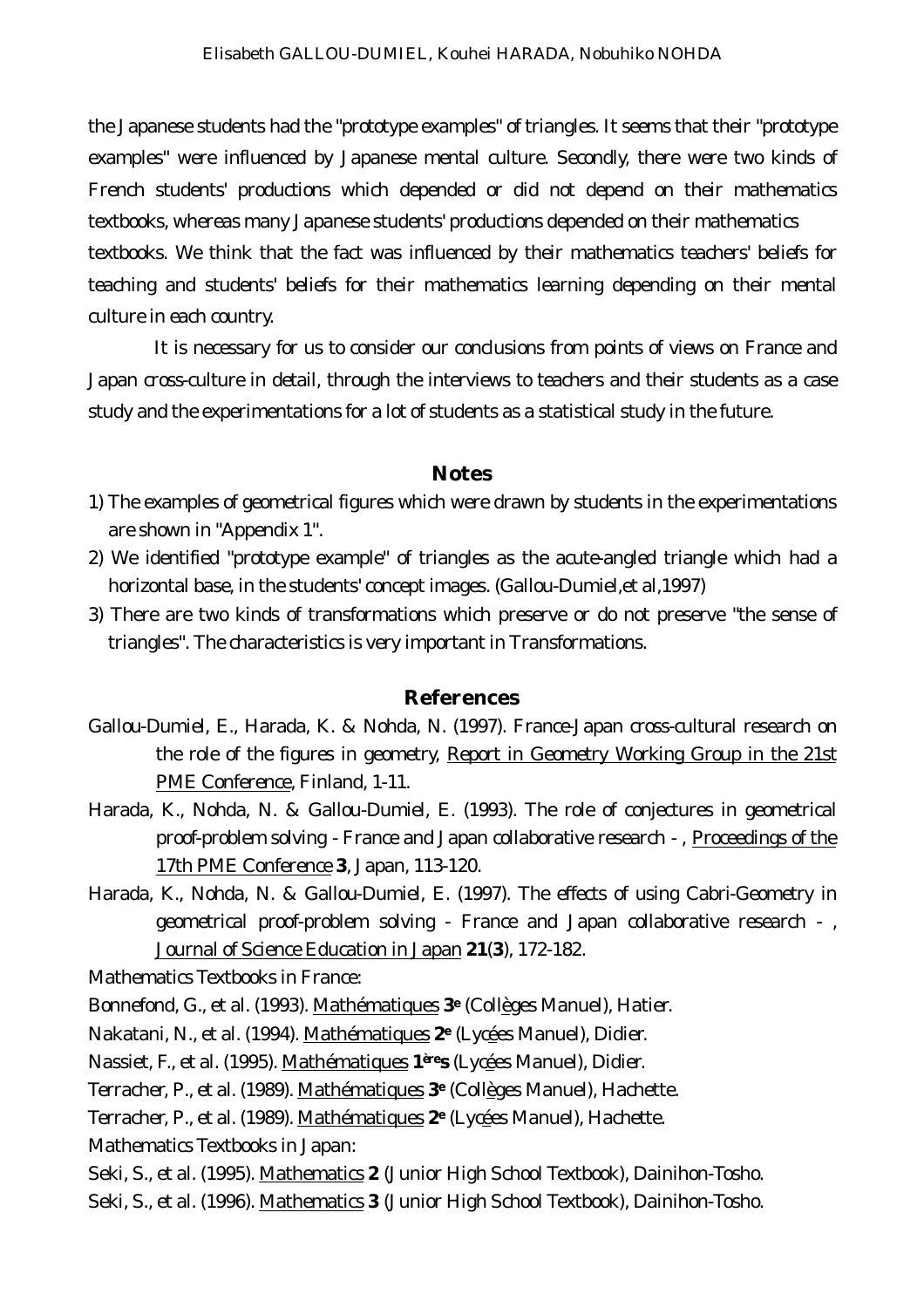France-Japan Cross-Cultural Research on Role of the Figures in Geometry



Examples of geometrical figures which were drawn by students



Figure which was drawn by Japanese student